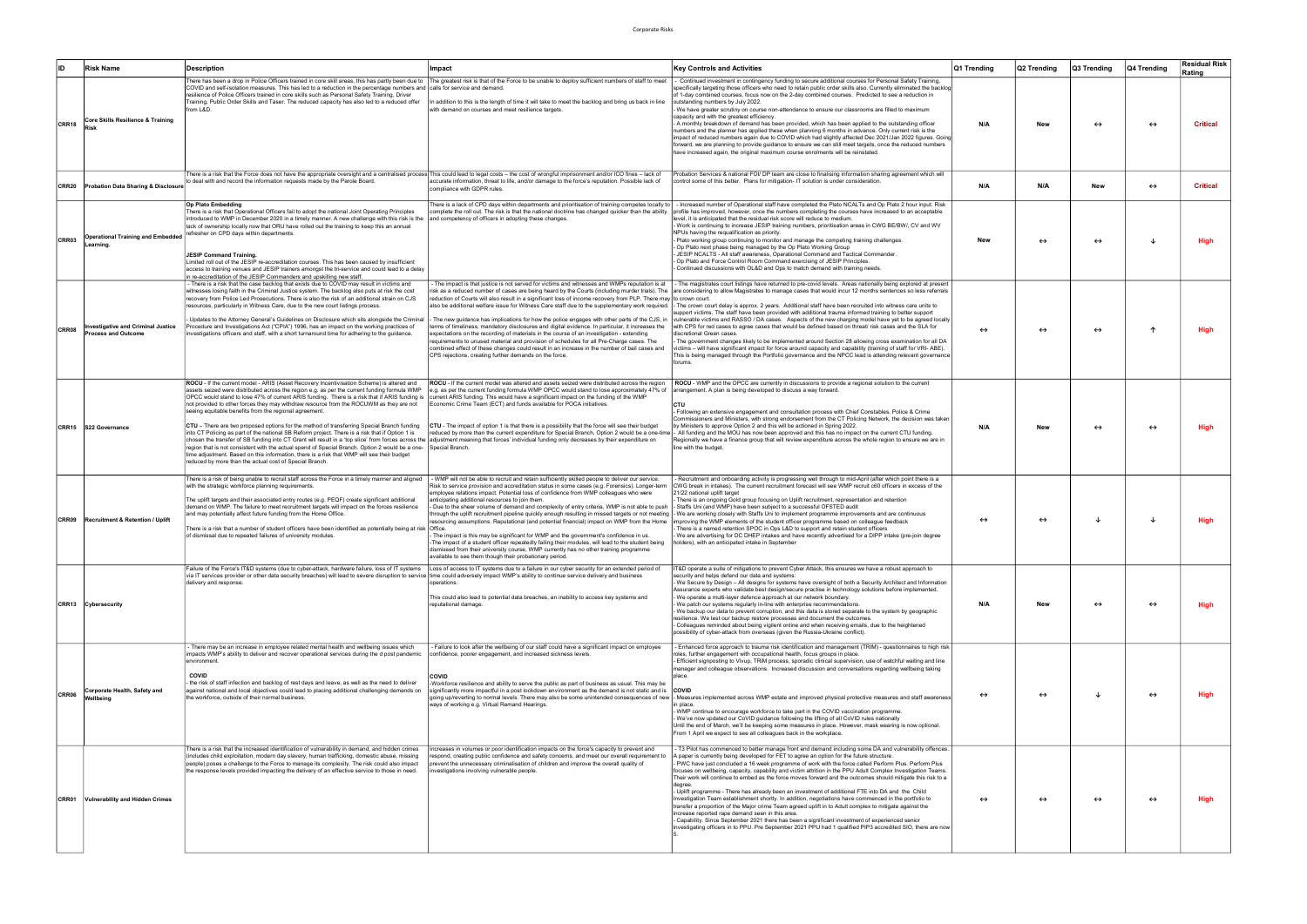| <b>ID</b> | <b>Risk Name</b>                         | Description                                                                                                                                                                                                                                                                                                                                                                                                                                                                                                                                                                                                                                                                                                                                                                                                                                                                                           | Impact                                                                                                                                                                                                                                                                                                                                                                                                                                                                                                                                                                                                                                                                                                                                                                                                                                                                                        | <b>Key Controls and Activities</b>                                                                                                                                                                                                                                                                                                                                                                                                                                                                                                                                                                                                                                                                                                                                                                                                                                                                                                                                                                                                                                                                                                                                           | Q1 Trending       | Q2 Trending       | Q3 Trending       | Q4 Trending       | <b>Residual Risk</b><br>Rating |
|-----------|------------------------------------------|-------------------------------------------------------------------------------------------------------------------------------------------------------------------------------------------------------------------------------------------------------------------------------------------------------------------------------------------------------------------------------------------------------------------------------------------------------------------------------------------------------------------------------------------------------------------------------------------------------------------------------------------------------------------------------------------------------------------------------------------------------------------------------------------------------------------------------------------------------------------------------------------------------|-----------------------------------------------------------------------------------------------------------------------------------------------------------------------------------------------------------------------------------------------------------------------------------------------------------------------------------------------------------------------------------------------------------------------------------------------------------------------------------------------------------------------------------------------------------------------------------------------------------------------------------------------------------------------------------------------------------------------------------------------------------------------------------------------------------------------------------------------------------------------------------------------|------------------------------------------------------------------------------------------------------------------------------------------------------------------------------------------------------------------------------------------------------------------------------------------------------------------------------------------------------------------------------------------------------------------------------------------------------------------------------------------------------------------------------------------------------------------------------------------------------------------------------------------------------------------------------------------------------------------------------------------------------------------------------------------------------------------------------------------------------------------------------------------------------------------------------------------------------------------------------------------------------------------------------------------------------------------------------------------------------------------------------------------------------------------------------|-------------------|-------------------|-------------------|-------------------|--------------------------------|
|           | CRR02 Serious Violence in Under 25s      | There is a risk that interventions to address multiple risk factors/indicators are not impactful or   - Increases in volumes impacts on the force's capacity to prevent and respond to increased<br>effective. The increase in volume of serious youth crime and serious violence (gun and knife<br>crime) in the under 25s could lead to the cumulative risk around community safety. There could  - Increases in serious youth violence reporting in the media could undermine community<br>be a perceived failure that the Force is not responding adequately to prevent and respond to<br>crime involving young people.                                                                                                                                                                                                                                                                           | demand.<br>confidence in policing and contribute to safety concerns.<br>Demand pressures could have an impact on crime prevention initiatives. Force response<br>becomes more reactive than preventative.                                                                                                                                                                                                                                                                                                                                                                                                                                                                                                                                                                                                                                                                                     | Guardian Grip funding established. Taskforce numbers are now increased to full strength<br>Integrated force violence strategy being implemented<br>Managed through FTDB, Performance Panel and Strategic Tasking structures plus dedicated ACC led<br>performance meeting<br>- PH approach launched and working with VRU to deliver.<br>Additional funds have been channelled to tasking processes (WTAM) to support NTE resources.<br>Taskforce continue to achieve positive results and deep dives into NPU problem solving progressing<br>Interim strategy presented and internal PH review of processes ongoing<br>New Violence Board is focusing on tiered offender processes, school exclusions and referrals plus exempt<br>accommodation.                                                                                                                                                                                                                                                                                                                                                                                                                            | $\leftrightarrow$ | ↔                 | $\leftrightarrow$ | $\leftrightarrow$ | <b>High</b>                    |
|           | <b>CRR05</b> Demand Management           | There is a risk that the Force fails to respond to and manage the effective and efficient policing Impacts on our ability to create and execute effective plans to ensure effective and efficient<br>nature of the rise requires an increasing level of sophistication to understand how it moved<br>through the system and may be compounded by resourcing constraints.                                                                                                                                                                                                                                                                                                                                                                                                                                                                                                                              | requirements of the region as a result of the increased volume and complexity in demand. The delivery of policing. Example: Demand and the management of risk within the P2 grade, which<br>has a service level at 60 minutes. Currently a minority of case are being carried over beyond 24 concept proved successful, continues and is currently subject of a formal review.<br>hours. This is a concern in relation to risk management, service delivery, victim support and<br>normal' at the tail-end of the pandemic creates additional complexity/uncertainty.                                                                                                                                                                                                                                                                                                                         | - Incoming demand has continued to be higher than normal seasonal average. At the end of Nov 21 a T3<br>Pilot commenced to deal with today's business today and remove the P4/P5 scheduled appointments, this<br>- A Force Contact Improvement Plan has now been approved by the FET, which will see an uplift in 30 new<br>impacts on stress to WMP staff seeking to manage this risk when unresourced. Return to 'new  police staff posts, 37 restricted PCs and 15 PS to form a 24/7 Vulnerability Desk. These staff will deal with the<br>vulnerability calls rather than call handlers which will provide capacity for call handlers to deal with greater<br>number of calls. (Vulnerability calls often take in excess of one hour to complete).<br>- Due to the forthcoming CWG a further temporary uplift in officers and staff has been approved to facilitate<br>the resources needed each day during the CWG in addition to BAU. BTT and POD support in place using a<br>fast track methodology over 6 weeks to deliver the Improvement Plan. Medium term scoping of a greater<br>ntegrated solution including Force Contact, FCID and PPU has been commissioned. | ↑                 | ↔                 | $\leftrightarrow$ | $\leftrightarrow$ | High                           |
|           | CRR17   Organisational Learning          | Organisational learning is obtained across the force via its various learning hotspots (i.e., IA /<br>HMIC recommendations, debriefs, inquiries (Manchester Arena bombings), IOPC reports etc).<br>There is no current organisational learning structure across the force to ensure once learning is  - No clear governance or accountability for structured debriefs<br>identified, it is evaluated and shared across the Force to positively impact policy practise and  - Failing to embed the learning across the Force could lead to reputational damage should<br>outcomes.<br>There is a risk that WMP lacks the oversight required to analyse strategic, cross cutting and/ or<br>operational organisational learning to ensure risks and opportunities are managed and<br>evaluated in showing learning and ideas have a route to action including integration into<br>operational practice. | - Lack of coordinated dissemination of knowledge and learning across the Force.<br>- No consistent approach to capturing and sharing OL, no ability to draw out themes<br>major incident occur across the region and learning available.<br>- Increased scrutiny from external regulators - such as HMIC                                                                                                                                                                                                                                                                                                                                                                                                                                                                                                                                                                                      | New MIRB set up to coordinate delivery of Major Incident readiness across West Midlands Police functional<br>leads across various departments at a strategic level.<br>The key themes arising from the backlog have been identified and developed into workstreams for the MIRB<br>Themes and subsequent learning activities have been risk assessed awaiting action plans to implement the<br>ecommendations.<br>S&D continue to be in close contact with Portfolios/departments with high risk areas coordinated via the risk<br>management process.<br>Work is ongoing within S&D to develop a consolidated approach to managing and overseeing how learning<br>and areas for improvement are integrated into operational practice and operational knowledge is embedded<br>across the Force                                                                                                                                                                                                                                                                                                                                                                              | N/A               | New               | $\leftrightarrow$ | $\leftrightarrow$ | <b>High</b>                    |
|           | CRR04 CONNECT Legacy/BRC Data            | Data migration into CONNECT could lead to loss of relevant information transferring over from<br>legacy systems into CONNECT. Data loss/gaps could lead to the Force being unable to<br>accurately access historic audit data.                                                                                                                                                                                                                                                                                                                                                                                                                                                                                                                                                                                                                                                                        | -The impact of this risk may be that data in the back records is missing from the transfer to<br>CONNECT. This could lead to certain data fields in things like DBS historic checks being<br>excluded - e.g. crime reference numbers.<br>-The impact of this risk could lead to potential reputational damage if information provided in<br>DBS certificates do not adequately reflect all current and historic data.<br>-CONNECT Legacy/ BRC Data- Significant issues with this content- not all relevant information tracking these data pots successfully. Risk is being monitored by CONNECT Project Board.<br>has been brought over into CONNECT, plus there are gaps in some outcomes/ markers that did<br>not exist on legacy systems- for example, over 140K post 2018 DA records are no longer<br>identified correctly, and there is currently no solution for accessing audit data. | CONNECT team continuing to work through system architecture and integration issues with Northgate as<br>part of usual programme management business.<br>BRC Issue is under investigation by the Project/IT&D/Northgate - until this is resolved WMP cannot delete<br>legacy data.<br>- DBS staff and others involved in investigation and disclosure are aware and are currently checking legacy<br>systems to ensure all relevant information is considered.<br>The risk and associated issues are well monitored by CONNECT Project- Decommissioning workstream is                                                                                                                                                                                                                                                                                                                                                                                                                                                                                                                                                                                                         | $\leftrightarrow$ | $\leftrightarrow$ | $\leftrightarrow$ | $\leftrightarrow$ | <b>High</b>                    |
|           | CRR21 Cannabis Disposal Storage Capacity | Due to a substantial increase in cannabis growth in the region, there has been an increase in<br>the quantity of cannabis seized by Officers. The rapid increase could lead to a inability to<br>manage the disposal capacity effectively.                                                                                                                                                                                                                                                                                                                                                                                                                                                                                                                                                                                                                                                            | This has led to insufficient cannabis storage capacity to manage the increased quantity seized.<br>Increase in the health and safety risk to staff with excessive quantities being held on site.                                                                                                                                                                                                                                                                                                                                                                                                                                                                                                                                                                                                                                                                                              | - Staff overtime being used to clear backlog.<br>Increase skip capacity<br>A formal proposal to clear the back log has been submitted to shared services<br>Discussions with Fleet Management currently underway to utilise van capacity<br>A working group has been assembled to implement a number of actions to mitigate and reduce the risk to<br>the Force                                                                                                                                                                                                                                                                                                                                                                                                                                                                                                                                                                                                                                                                                                                                                                                                              | N/A               | N/A               | N/A               | New               | High                           |
|           | CRR19   WMP Website - Server Capacity    | Due to server capacity issues of the WMP website the site can be prone to crashing. There is a  The total number of people accessing the site if redirected would cause the website to crash.<br>risk should the live chat function be unavailable during a major incident.                                                                                                                                                                                                                                                                                                                                                                                                                                                                                                                                                                                                                           | This would lead to members of the public being unable to report crimes and any other issues<br>via the live chat function.                                                                                                                                                                                                                                                                                                                                                                                                                                                                                                                                                                                                                                                                                                                                                                    | <b>DEC Resilience</b><br>There are issues with the resilience of DEC when we see a spike in usage, in order to provide greater<br>esilience we are expanding the infrastructure that DEC utilises (we're making it bigger). This is a BAU<br>activity, work starts on 4th Jan and is estimated to take 6-8 weeks to complete<br>DEC re-hosting<br>We are moving DEC from UKCloud (cloud hosting company) to AWS (the company we use for DDI); the<br>Home Office have recommended that all forces that currently utilise services from UKCloud move to an<br>alternative provider.                                                                                                                                                                                                                                                                                                                                                                                                                                                                                                                                                                                           | N/A               | N/A               | $\leftrightarrow$ | $\leftrightarrow$ | High                           |
|           | CRR12 Mutual Aid & Resourcing            | There is a risk that significant resources abstractions (police officers and staff) will be required [The impact of this risk may be that WMP will have gaps in the Games staffing model,<br>from operational business and duties during the operational period of the Commonwealth<br>Games. There is a risk that a local, regional or national critical incident could see Mutual Aid<br>and / or WMP officers and / or vehicles abstracted to resource the incident response.                                                                                                                                                                                                                                                                                                                                                                                                                      | potentially causing a security / public safety risk. Should vehicles be unavailable, then officers'<br>ability to perform their roles may be impacted and / or alternative transport may need to be<br>found at short notice and with additional cost.                                                                                                                                                                                                                                                                                                                                                                                                                                                                                                                                                                                                                                        | Explore scenario / resilience in Business Continuity / Testing & Exercising. Three recent T&E events have<br>already been conducted.<br>Engage with recruitment Uplift programme to assess opportunities.<br>- Working with the operation to build an abstraction and deployment model and approach to identify with the<br>organisation where resources will be taken from and for how long.<br>- CWG are currently in a period where resource planning is being fleshed out, with the consideration of BAU<br>capacitv.<br>- CWG SLT engaging with FET in December to ask Leads to work with their departments to confirm staffing<br>requirements. The MACA was submitted to government in October for Mutual Aid resources with a decision<br>expected by end January.                                                                                                                                                                                                                                                                                                                                                                                                   | N/A               | New               | $\leftrightarrow$ | $\leftrightarrow$ | Medium                         |
|           | <b>CRR07 Workforce Representation</b>    | Failure to attract, recruit and retain a diverse and representative workforce across the Force<br>and support their progression within the organisation to deliver our services to our diverse<br>communities.                                                                                                                                                                                                                                                                                                                                                                                                                                                                                                                                                                                                                                                                                        | - A less representative Force may affect the level of trust and confidence in some<br>communities.<br>- The impact may be that the legitimacy and trust in WMP is diminished. The impact of not<br>meeting both the PCC's and WMP's target of recruiting more female and BAME officers and<br>staff may lead to reputational damage.                                                                                                                                                                                                                                                                                                                                                                                                                                                                                                                                                          | WMP have also been involved in pilot programmes with the College of Policing looking at tailored and<br>argeted actions to address retention of underrepresented groups within the Force.<br>Discussions underway with the Staff Network Chairs around supporting the work to mitigate this. Utilisation of<br>Staff Associations and force leaders to ally and endorse representation plans<br>Pro-active comms to workforce around the Force's representation ambition via intranet and internet (CH).<br>Risk to be considered as part of updated D&I Strategy<br>Gold Strategy continues to operate to ensure a robust delivery plan<br>- Risk profile is improving and we continue to monitor the progress and impact of the mitigating actions.                                                                                                                                                                                                                                                                                                                                                                                                                        | $\leftrightarrow$ | $\leftrightarrow$ | $\leftrightarrow$ |                   | Medium                         |
|           | CRR10   Financial Management             | There is a risk that WMP's finances are not sustainable over the medium term and/or<br>efficiency savings required may adversely impact the operational services. Whilst the police<br>grant has increased for 22/23 to fund increase in officer numbers, there are still unfunded<br>inflationary pressures.<br>i - There is also a risk that as mandated/national initiatives develop (e.g. ESMCP, National<br>Enabling Programme), the actual costs for delivery far exceed the estimated costs within the<br>affordability envelope.                                                                                                                                                                                                                                                                                                                                                              | - Impact on overall funding position. Medium term financial plan (MTFP) sets out strict<br>budgeting envelope that must be met.<br>ii - The inability to finance all component projects, or needing to de-prioritise other projects<br>within the portfolio if the national changes are mandated.                                                                                                                                                                                                                                                                                                                                                                                                                                                                                                                                                                                             | Influence National debate on Police Funding Formula<br>Review and continue to scrutinise financial planning and prudence in managing long term commitments<br>Revised MTFP and focus on benefit maximisation and continued efficiencies<br>Build in scenario planning, with potential savings / investment options available<br>National Horizon scanning by R & C Manager to ensure we have full visibility of emerging national<br>programmes.<br>- Financial Resilience continues to be a risk for the force, whilst we face pressures from growing demand and<br>tighter finances. The savings required to plug the gap increases year on year, which has been included in the<br>budget report to the Police & Crime Panel at the start of the year.                                                                                                                                                                                                                                                                                                                                                                                                                    | ↔                 | $\leftrightarrow$ | $\leftrightarrow$ | $\leftrightarrow$ | Medium                         |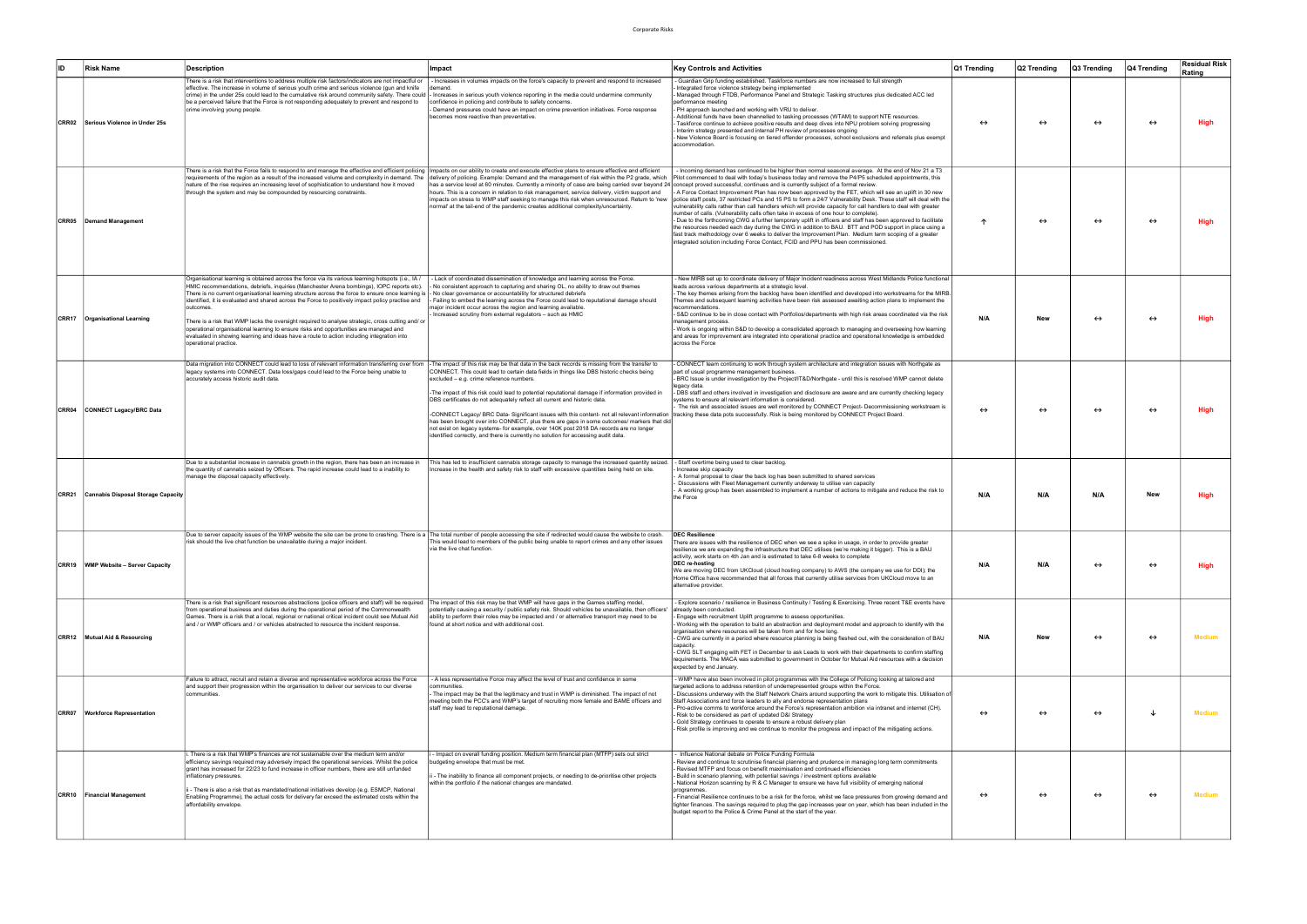| ID    | <b>Risk Name</b>                                     | <b>Description</b>                                                                                                                                                                                                                                                                                                                                                                                                                                                                                                                                                             | Impact                                                                                                                                                                                                                                                                                                                                                                                                                                                                                   | <b>Key Controls and Activities</b>                                                                                                                                                                                                                                                                                                                                                                                                                                                                                                                                                                                                                                                                                                                                                                                                                                                                                                                                                                                                                                                                                                                                                                                                                                          | Q1 Trending       | Q2 Trending | Q3 Trending       | 04 Trending       | <b>Residual Risk</b><br>Rating |
|-------|------------------------------------------------------|--------------------------------------------------------------------------------------------------------------------------------------------------------------------------------------------------------------------------------------------------------------------------------------------------------------------------------------------------------------------------------------------------------------------------------------------------------------------------------------------------------------------------------------------------------------------------------|------------------------------------------------------------------------------------------------------------------------------------------------------------------------------------------------------------------------------------------------------------------------------------------------------------------------------------------------------------------------------------------------------------------------------------------------------------------------------------------|-----------------------------------------------------------------------------------------------------------------------------------------------------------------------------------------------------------------------------------------------------------------------------------------------------------------------------------------------------------------------------------------------------------------------------------------------------------------------------------------------------------------------------------------------------------------------------------------------------------------------------------------------------------------------------------------------------------------------------------------------------------------------------------------------------------------------------------------------------------------------------------------------------------------------------------------------------------------------------------------------------------------------------------------------------------------------------------------------------------------------------------------------------------------------------------------------------------------------------------------------------------------------------|-------------------|-------------|-------------------|-------------------|--------------------------------|
|       | CRR11 Safeguarding - Local Policing                  | There is a risk that the Force fails follow safeguarding processes to protect the needs of the<br>most vulnerable members of our community.<br>There is also a risk that the Force fails to fully understand the safeguarding needs and<br>experiences of citizens - young and old due to increased demand pressures and the<br>challenging range of commissioned and partner-driven arrangements operating across the                                                                                                                                                         | - Poor identification impacts on the force's capacity to prevent and respond, creating public<br>confidence and safety concerns.<br>- Risk to vulnerable members of the community.<br>- Potential reputational damage if risk not adequately mitigated.                                                                                                                                                                                                                                  | Neighbourhood Policing Units (NPU's) have appointed a Superintendent as their local safeguarding &<br>vulnerability champion to drive service improvement and consistency. The Superintendent also engages at a<br>Regional level via the regional uniform users' group to consolidate learning, address identified risks and<br>respond to feedback and areas for improvement presented at a National and Regional level and from<br>Ambulance, Fire and Local Authority attendees.<br>- Bespoke training and tailored briefings are delivered to supplement the role out of the National College of<br>Policing Approved Force wider Safeguarding and Vulnerability training. NPU vulnerable persons officers have<br>been able to reflect upon the above training, complement this with localised good practice and update their<br>geographic 'Intranet' pages with updated guides, act as local SPOC's to give assistance.<br>- Following a recent Joint Targeted Area Inspection (JTAI), the Force is committed to working with relevant<br>partners to improve and to safeguard children. Following the JTAI, a number of proposed actions will be<br>shared with the lead inspectorate (Ofsted) during Qtr 1 2022/23 and WMP is actively contributing towards this. | $\leftrightarrow$ |             | $\leftrightarrow$ | $\leftrightarrow$ | <b>Medium</b>                  |
| CRR22 | Non-Compliance with CPIA<br>biometric data retention | A previous Biometric Commissioner's Office audit in 2019 highlighted the need for WMP to<br>ensure a cohesive and robust audit process for CPIA samples. These recommendations have<br>not been fully implemented and it is likely the Force will be subject to an audit later this year as information.<br>part of the national cyclical audit plan.<br>There is a risk that WMP may not be fully compliant with the CPIA. There is a risk that a new<br>audit by the Biometric Commissioner's Office could highlight weaknesses in WMP's<br>management of the relevant data. | - Significant weaknesses highlighted in an audit by the Biometric Commissioners Office.<br>- Trust and confidence of our stakeholders in relation to our processes around biometric<br>- Non- compliance with the CIPA and the potential notification to the Home Office.                                                                                                                                                                                                                | A working group is due to be set up by the end of March 2022. The group aims to bring together key<br>stakeholders to develop a procedure to ensure a compliant and ethical biometric data storage process.<br>- Working group will work to implement Biometric Commissioner's recommendations made as a result of<br>findings from a recent national report.                                                                                                                                                                                                                                                                                                                                                                                                                                                                                                                                                                                                                                                                                                                                                                                                                                                                                                               | N/A               | N/A         | N/A               | <b>New</b>        | <b>Medium</b>                  |
|       | CRR16 Police Cadet Leaders - Safeguarding            | National Safety and Safeguarding guidelines (UKYSSF). The guidelines are set out by the<br>National VPC who advises that WMP aligns its practice to the UK Youth Safer Spaces<br>Framework (UKSSF) backed by the NPCC Enforcement.                                                                                                                                                                                                                                                                                                                                             | There is a risk that WMP Police Cadets policies, procedures and process fail to comply with the   - Increased spotlight on other Forces could increase media focus on all Police Force's across<br>the country including WMP.<br>- If WMP does not ensure compliance with the safeguarding practices around recruitment of<br>Police Cadet Leaders, this could increase the likelihood of having a negative impact on public<br>confidence and legitimacy in safeguarding Police Cadets. | - Non compliant leaders have been identified and if they have not booked to attend a workshop by 28th<br>February they will be suspended from supporting the Cadet Scheme until they have completed training.<br>- This training is delivered centrally by the National VPC team, this is not always easily accessible due to<br>dates being booked far in advance so the WMP team have been trained to deliver these workshops centrally<br>in WMP.<br>- Safer recruitment practices we are 100% compliant, Safety we are approx. 80% compliant with residual<br>review of policies being required. We are consistently reviewing policies in relation to safety and safeguarding.                                                                                                                                                                                                                                                                                                                                                                                                                                                                                                                                                                                         | N/A               | <b>New</b>  |                   |                   | <b>Medium</b>                  |

Risk Trend key - Improved (↓), Worsened (↑) or is Unchanged (←)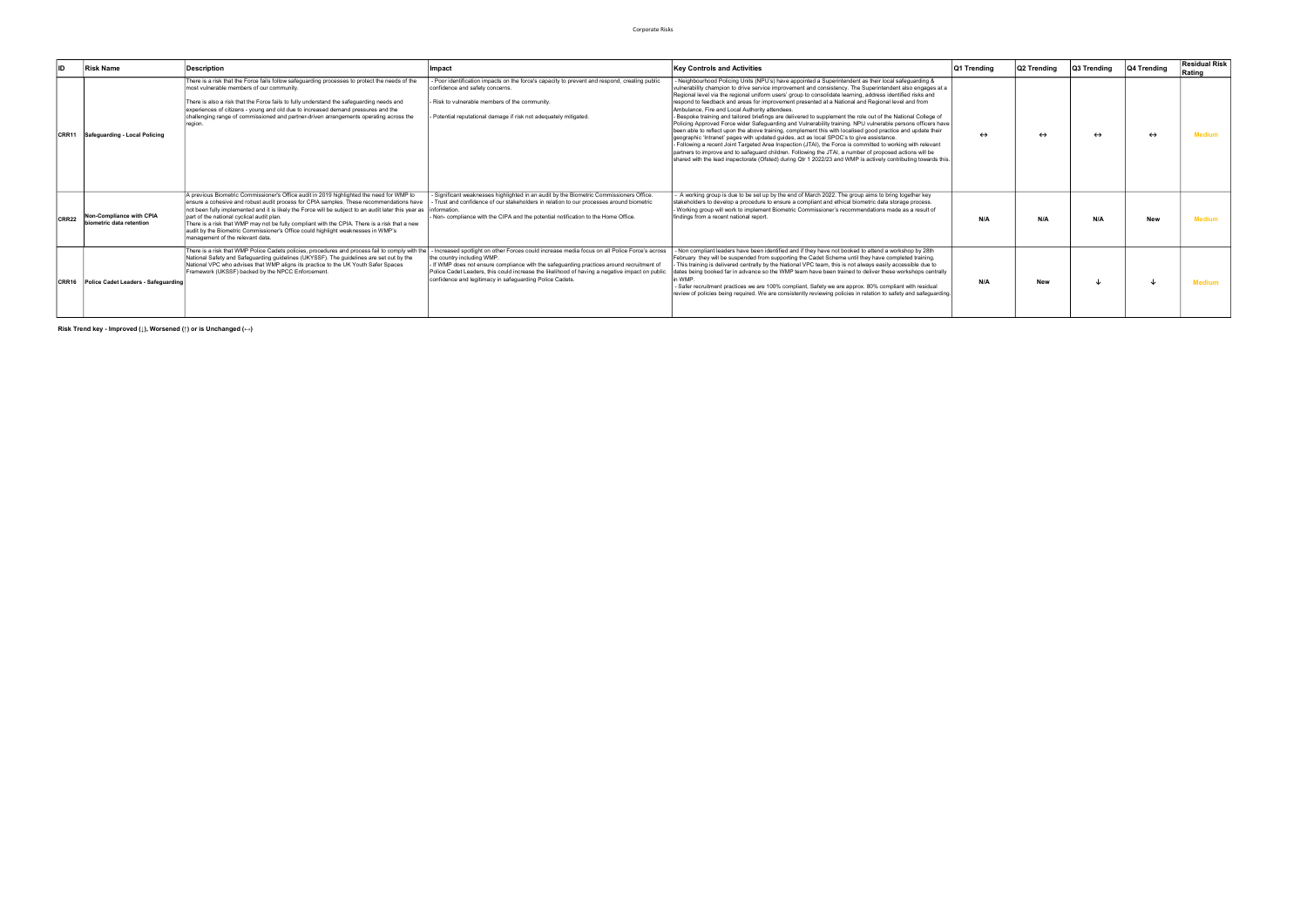| <b>Risk Name</b>               | Description                                                                                                                                         | l Impac                                                                                                                     | <b>Key Controls and Activities</b>                                                                                                                                                                                                                                                                                                                                                                                                                                                                                                                                                                                                                                                                | <b>Closed Rationale</b>                                                                                                                                                                                                                                                                                                                                |            | Closed Date Closure reported @ JAC |
|--------------------------------|-----------------------------------------------------------------------------------------------------------------------------------------------------|-----------------------------------------------------------------------------------------------------------------------------|---------------------------------------------------------------------------------------------------------------------------------------------------------------------------------------------------------------------------------------------------------------------------------------------------------------------------------------------------------------------------------------------------------------------------------------------------------------------------------------------------------------------------------------------------------------------------------------------------------------------------------------------------------------------------------------------------|--------------------------------------------------------------------------------------------------------------------------------------------------------------------------------------------------------------------------------------------------------------------------------------------------------------------------------------------------------|------------|------------------------------------|
| <b>CRR14 Alarms Management</b> | There is a risk that alarm notifications may fail at Force Control C3 due to the<br>unreliability of receiver equipment and delays in replacing it. | Alarm notifications may fail at Force Control C3 due to the<br>alarm messages and the consequential failure to act on them. | - Migration to C3 has further raised the risk as equipment could be adversely affected by relocation and<br>unreliability of receiver equipment and delays in replacing it. While reconnection. This would leave the Force potentially unable to monitor and therefore respond to alarm<br>the receivers are not upgraded the force runs the risk of the loss of calls. The risk still remains though as the equipment is old and has the potential to fail.<br>- The residual score remains static as Shared Services urgently need to assess business requirements so  <br>the work can be prioritised and resources from IT&D and Property Services can be committed to enable<br>replacement. | Following discussions at the Commercial Services<br>SLT, it was agreed that a review of this risk will be<br>undertaken by the Portfolio. A decision will be made<br>over the next few months on whether to manage this<br>as an issue of significant concern at Portfolio level.<br>Following a review this may reappear on the CRR if<br>'necessary. | 08/03/2022 | 31/03/2022                         |